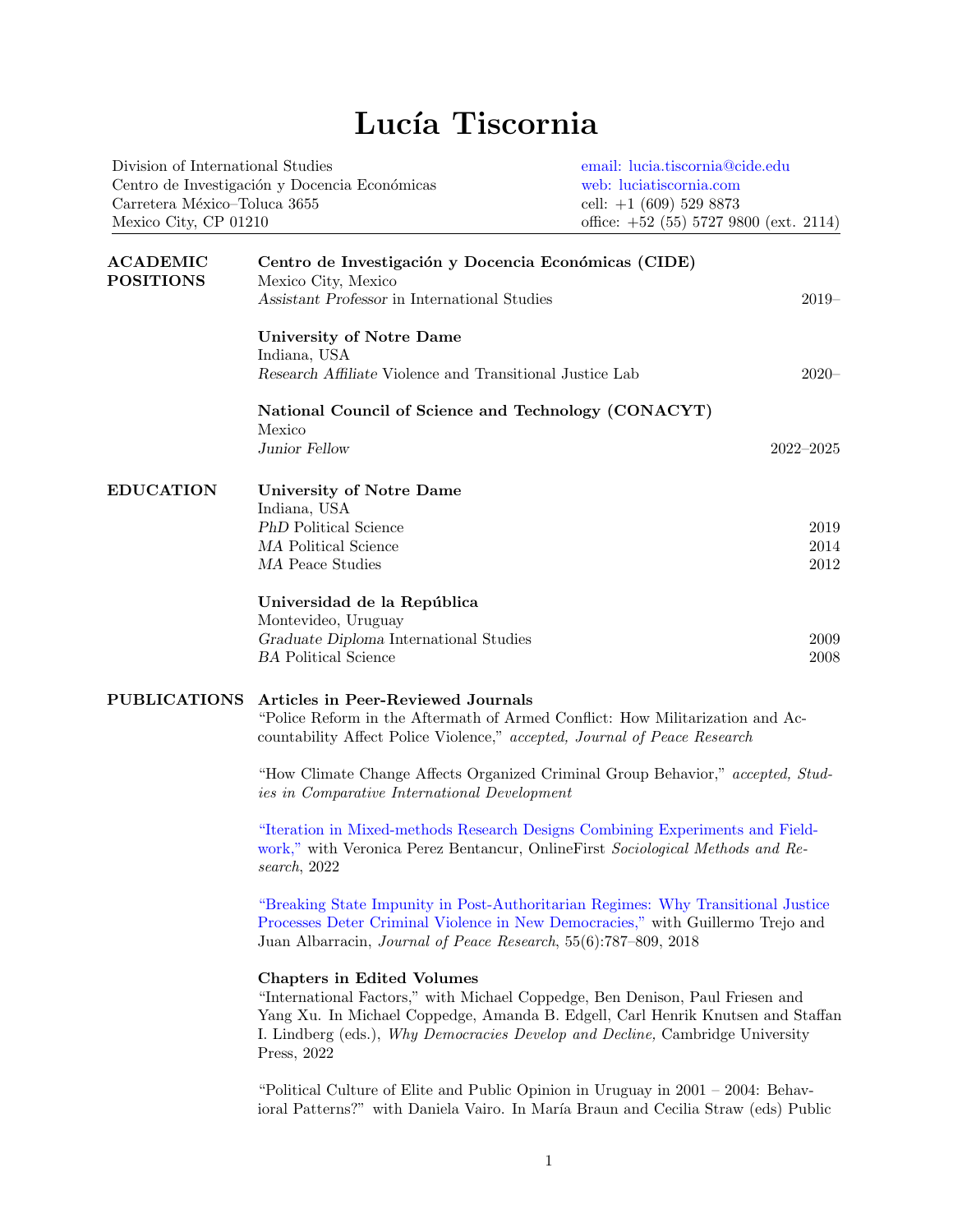|                                        | Opinion: A View From Latin America. Buenos Aires: Emecé, 2009                                                                                                                                                                                            |
|----------------------------------------|----------------------------------------------------------------------------------------------------------------------------------------------------------------------------------------------------------------------------------------------------------|
|                                        | <b>Editor Reviewed</b><br>"Transparency and Replicability in Mixed-Methods Designs Using Experiments,"<br>with Veronica Perez Bentancur (Qualitative & Multi-Method Research, Fall 2021 -<br>Spring 2022, Vol. 19.2 / 20.1                               |
|                                        | "Authoritarian Police in Democracy," Perspectives on Politics, 19(3):1028-1029, 2021.                                                                                                                                                                    |
|                                        | Not peer-reviewed<br>"International Influence: The Hidden Dimension," with Michael Coppedge, Benjamin<br>Denison, Paul Friesen and Yang Xu, Varieties of Democracy Institute: Working Pa-<br>per No. 119. May 2021                                       |
|                                        | "Varieties of Democratic Diffusion: Colonial and Neighbor Networks," with Michael<br>Coppedge, Benjamin Denison and Staffan I. Lindberg, Varieties of Democracy Insti-<br>tute: Working Paper No. 2. March 2015                                          |
| <b>REVISE &amp;</b><br><b>RESUBMIT</b> | "Policing the Urban Poor: Support for Punitiveness and Police Violence in a Latin<br>American City," with Veronica Perez Bentancur Revise and Resubmit, Journal of<br>Urban Affairs                                                                      |
| <b>UNDER</b><br><b>REVIEW</b>          | "Gendarmes and Soldiers: Exploring Drivers of Police and Military Specialization<br>during Civil Wars," with Peter White                                                                                                                                 |
|                                        | "Mall Cop or Robocop? Political Determinants of Police Militarization in Brazil,"<br>with Juan Albarracin                                                                                                                                                |
|                                        | "Supporting Mano Dura: Police Reform and Public Opinion Perceptions of Deserv-<br>ingness" with Veronica Perez Bentancur, Juan Albarracin and Leslie MacColman                                                                                           |
|                                        | "Criminal Market Expansion" with Chelsea Estancona                                                                                                                                                                                                       |
| <b>BOOK</b><br><b>MANUSCRIPTS</b>      | "Why Transitional Justice Deters Criminal Violence in New Democracies: Truth,<br>Justice and the Construction of Peaceful Societies," with Guillermo Trejo and Juan<br>Ablarracin (in progress)                                                          |
| WORK IN                                | "Post-conflict Police Reform and Criminal Violence: Lessons from South Africa"                                                                                                                                                                           |
| <b>PROGRESS</b>                        | "Mano Dura: Conceptualizing Public Security Policy," with Veronica Perez Bentan-<br>cur                                                                                                                                                                  |
|                                        | "Attitudes Towards Police Militarization in Latin America," with Abby Cordova                                                                                                                                                                            |
|                                        | "Organized Criminal Violence in Uruguay" with Veronica Perez Bentancur, Ines<br>Fynn and Tiago Ventura                                                                                                                                                   |
|                                        | "Criminal Governance in Mexico amid the Covid-19 pandemic" with Sandra Ley and<br>Tiago Ventura                                                                                                                                                          |
| <b>POLICY</b><br><b>REPORTS</b>        | "Opportunities and Challenges in Civil and Political Rights in El Salvador, Guatemala,<br>Honduras and Nicaragua, 30 years after Esquipulas II, using VDem data," white pa-<br>per, University of Notre Dame-Keough School of Global Affairs-USAID, 2017 |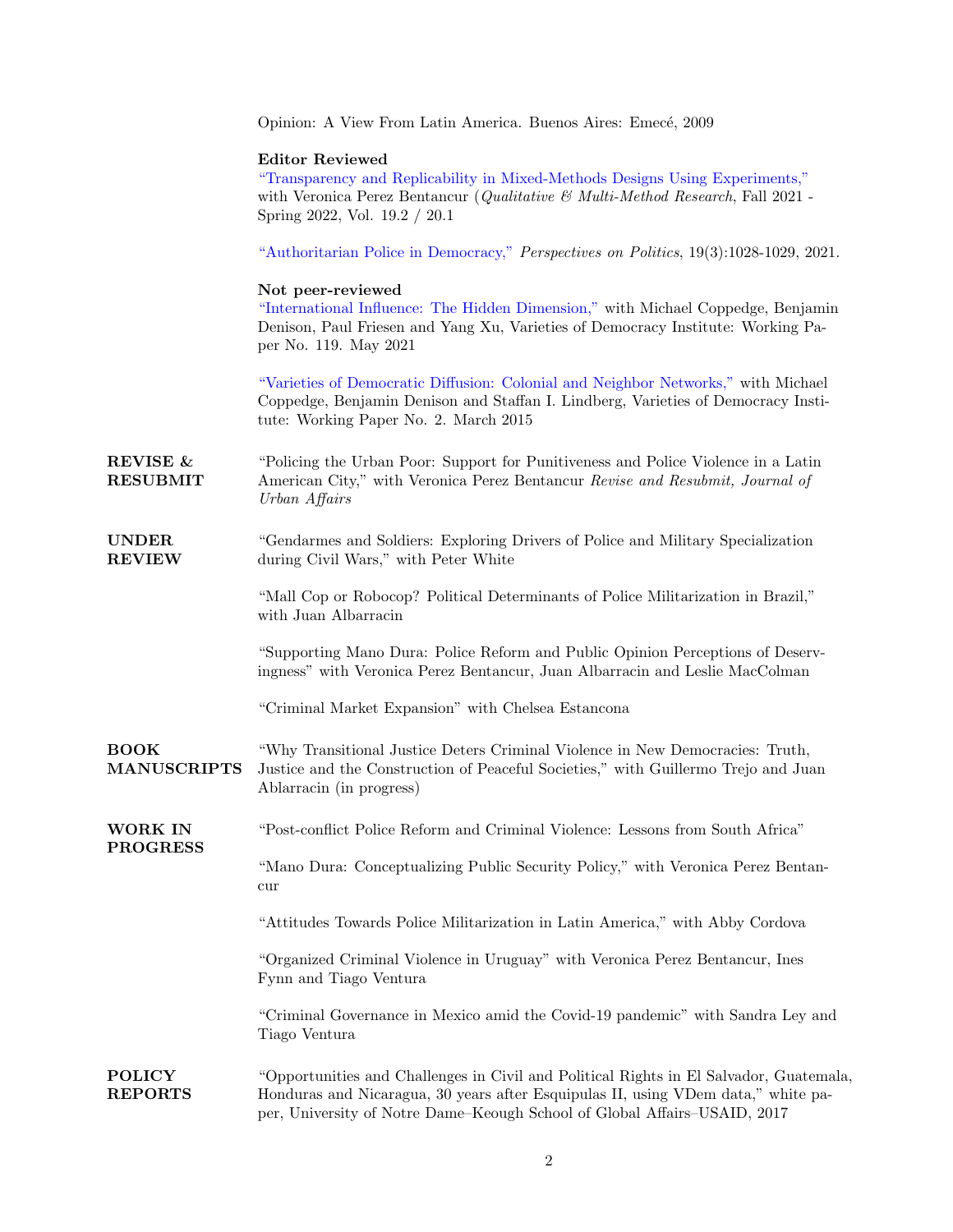|                                | "On Corruption in South Africa: an Alternative Interpretation for the Case of the<br>Police Service." Occasional Papers Series, Institute for Justice and Reconciliation,<br>Cape Town, South Africa, 2011                                                                                    |
|--------------------------------|-----------------------------------------------------------------------------------------------------------------------------------------------------------------------------------------------------------------------------------------------------------------------------------------------|
|                                | 2011 South Africa Reconciliation Barometer Report. With Kate Lefko-Everett and<br>Ayanda Nyoka, Institute for Justice and Reconciliation, Cape Town, South Africa,<br>2011                                                                                                                    |
|                                | "Economic Security in a Time of Uncertainty: A South African Public Opinion Per-<br>spective." with Jan Hofmeyr. In Transformation Audit 2011, Institute for Justice<br>and Reconciliation, Cape Town, South Africa, 2011                                                                     |
| <b>GRANTS</b>                  | "Small Grants to Develop Studies on Hard to Reach Populations," WZB Berlin So-<br>cial Science Center, $2022$ (Co-PI, \$ 2,600)                                                                                                                                                               |
|                                | "Attitudinal Change and Support for the Militarization of Public Security: Evidence<br>from a Panle Study in Mexico," Notre Dame International Mexico Grant, University<br>of Notre Dame, 2021 (Co-PI, \$ 10,000)                                                                             |
|                                | "Organized Crime Presence in Montevideo, Uruguay," National Research and Innova-<br>tion Agency (ANII) of Uruguay, $2021$ (Co-PI, $$25,000$ )                                                                                                                                                 |
|                                | "Criminal governance amid the COVID-19 pandemic: Explaining violence and goods<br>provision as public health responses by organized crime groups in Mexico," Evidence<br>in Governance and Politics (EGAP), 2021 (Co-PI, \$10,000)                                                            |
|                                | "Police Capacity, Practices and Citizen's Perceptions," National Research and Inno-<br>vation Agency (ANII) of Uruguay, $2019$ (Co-PI, $$25,000$ )                                                                                                                                            |
|                                | Institute for Scholarship in the Liberal Arts, Department of Political Science, Keough<br>School of Global Affairs, Gender Studies Program, Kellogg Institute for International<br>Studies, Grant to organize the conference New Research by Women Studying Vio-<br>lence, $2019$ (\$ 15,000) |
|                                | Institute for Scholarship in the Liberal Arts, Department of Political Science, Keough<br>School of Global Affairs, Gender Studies Program, Kellogg Institute for International<br>Studies, Grant to organize the conference New Research by Women Studying Vio-<br>lence, $2018$ (\$ 10,000) |
|                                | Kellogg Institute for International Studies, Graduate Student Research Grant, 2016<br>$(\$7,000)$                                                                                                                                                                                             |
|                                | Institute for Scholarship in the Liberal Arts, Graduate Student Research Grant, 2016<br>$(\$3,000)$                                                                                                                                                                                           |
| <b>FELLOWSHIPS</b><br>& AWARDS | Mexican National Council of Science and Technology (CONACYT) Fellowship, 2022-<br>2025                                                                                                                                                                                                        |
|                                | Kellogg Institute for International Studies, Dissertation Year Fellowship, 2018–2019                                                                                                                                                                                                          |
|                                | Outstanding Doctoral Student Contributions Award, Kellogg Institute for Interna-<br>tional Studies, 2018                                                                                                                                                                                      |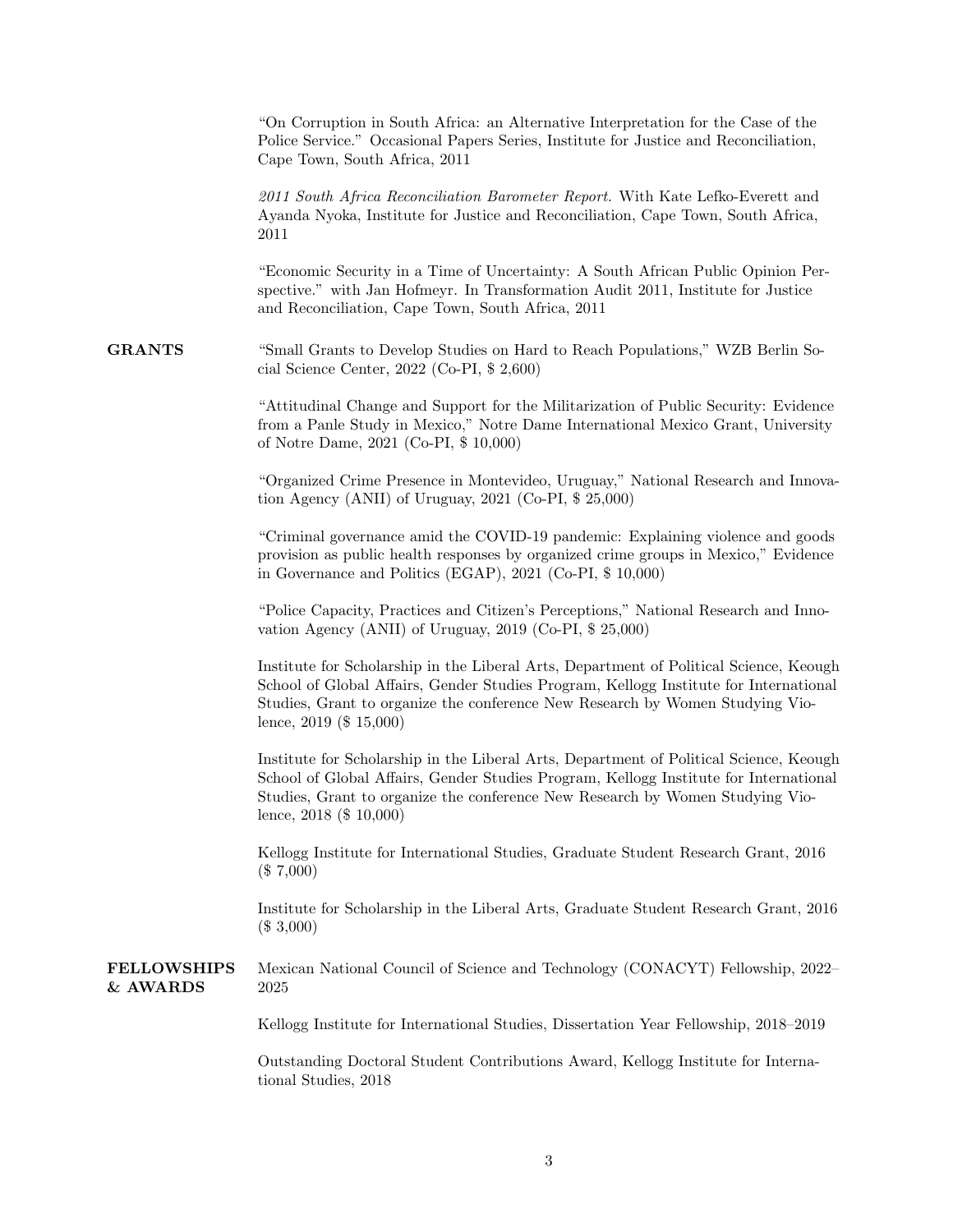|                                                         | Outstanding Graduate Instructor Award, Graduate Student Union Honorable Men-<br>$\{tion, 2017}$                                         |
|---------------------------------------------------------|-----------------------------------------------------------------------------------------------------------------------------------------|
|                                                         | Department of Political Science, Professional Development Award, 2017                                                                   |
|                                                         | USAID-Notre Dame Initiative for Global Development, Research Fellowship, Spring<br>and Summer 2017                                      |
|                                                         | Kellogg Institute for International Studies, University of Notre Dame, PhD Fellow-<br>ship, $2012 - 2017$                               |
|                                                         | USAID, Research and Innovation Fellowship, Fall 2015                                                                                    |
|                                                         | Varieties of Democracy Project, University of Notre Dame, Research Fellowship,<br>2014–2015                                             |
|                                                         | Kroc Institute for International Peace Studies, University of Notre Dame, MA Full<br>scholarship, $2010-2012$                           |
|                                                         | Kellogg Institute for International Studies, Professional Development Award, 2014,<br>2017                                              |
|                                                         | University of Notre Dame, Professional Development Award, 2013, 2014                                                                    |
| <b>INVITED</b><br><b>SEMINARS &amp;</b><br><b>TALKS</b> | United Nations Office on Drug and Crime (UNODC), Regional Meeting on Strategies<br>to Combat Organized Crime, Panama, March 28-31, 2022 |
|                                                         | University of Konstanz, June 22, 2021                                                                                                   |
|                                                         | Instituto Tecnologico Autonomo de Mexico, May 5, 2021                                                                                   |
|                                                         | The University of Utah, April 23, 2021                                                                                                  |
|                                                         | Programa para el Estudio de la Violencia, CIDE, June 18, 2021                                                                           |
|                                                         | "Police Militarization: Notes for Debate," Kellogg Institute for International Studies,<br>University of Notre Dame, May 26, 2021.      |
|                                                         | Kellogg Institute for International Studies, University of Notre Dame, May 8, 2021.                                                     |
|                                                         | "Violence and Security Sector Reform: Elements for Debate," Universidad ICESI,<br>September 23, 2020.                                   |
|                                                         | Emory University, September 22, 2020                                                                                                    |
|                                                         | Ministry of Interior – National Agency for Research and Innovation, Montevideo –<br>Uruguay, July 2020                                  |
|                                                         | Folke Bernadotte Academy, New York, September 4-6, 2019                                                                                 |
|                                                         | Klau Center for Civil and Human Rights, University of Notre Dame, October 23,<br>2018                                                   |
|                                                         | Notre Dame Initiative for Global Development–USAID, San Salvador, El Salvador,                                                          |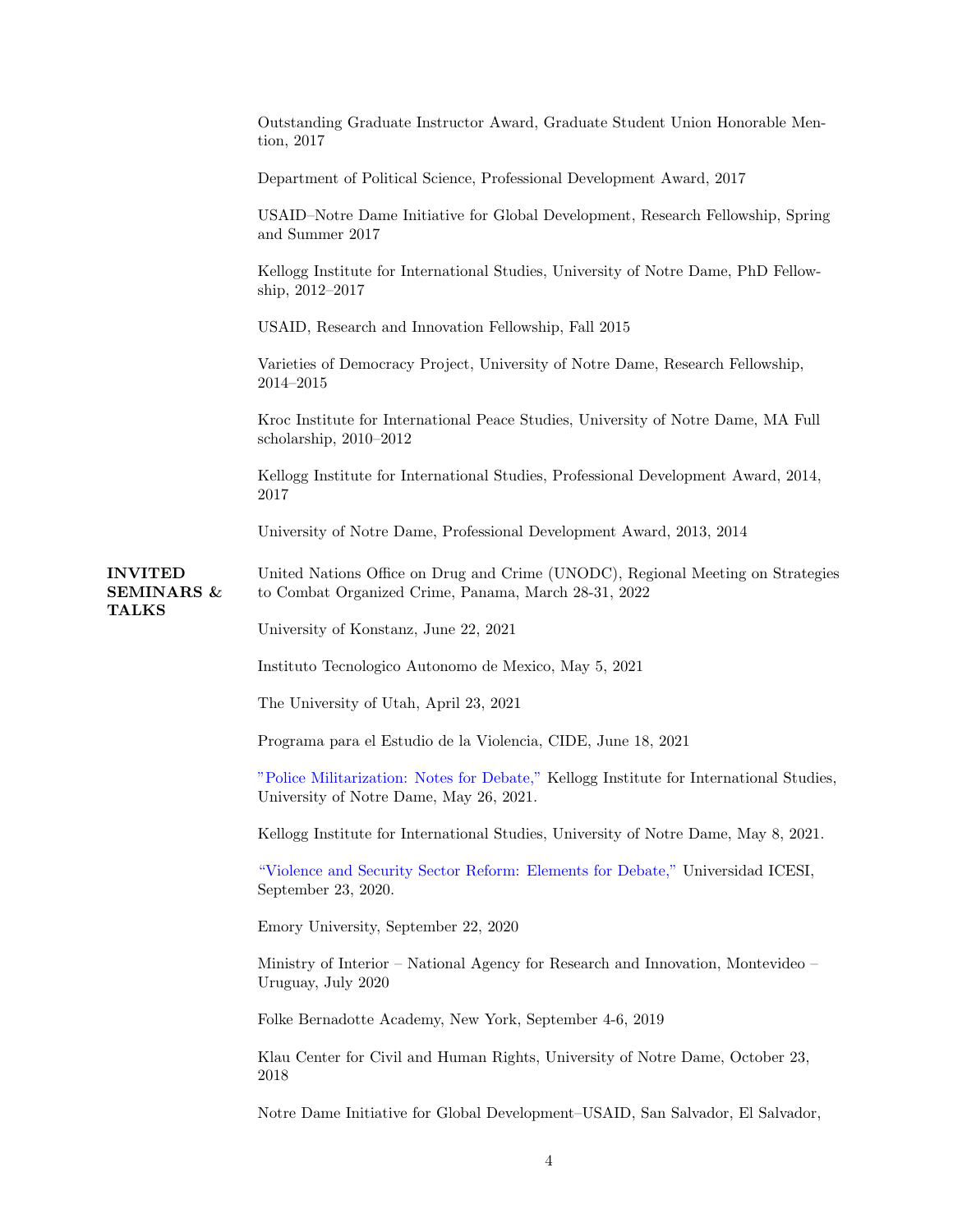2017

WORKSHOPS,

PRESENTA-**TIONS** 

University of Cape Town, South Africa, 2017

The Notre Dame International Security Center, University of Notre Dame, 2017

Varieties of Democracy Launch Workshop, Kellogg Institute for International Studies, 2016

**CONFERENCE** "Hard-to-reach Populations in Political Science Research," WZB Berlin Social Science Center, March 10–11, 2022

"Facebook as a Research Tool," Demed, University of Glasgow, November 2021

"From Cocaine to Avocados: Criminal Market Expansion and Violence," with Chelsea Estancona, CIDE Politics Workshop, November 3, 2021, Carolinas' Conflict Workshop, January 29, 2021

"Policing the urban poor: support for punitiveness and police violence in a Latin American City," Global Law and Politics Workshop, April 7, 2021

"Criminality and Conflict," with Chelsea Estancona, Peace Science Society workshop 2020 (organizers)

"Gendarmes and Soldiers: Exploring Drivers of Police and Military Specialization During Civil Wars," with Peter White, Peace Science Society workshop 2020, ISA 2019

"Supporting Mano Dura: Policing Practices and Public Opinion in Uruguay," University of Notre Dame, Kellogg-Kroc Worskhop on Crime and Violence, August 17, 2020

"Security Sector Reform and Its Consequences: Police Militarization and Violence in the Aftermath of Armed Conflict," Folke Bernadotte Academy Research Working Group Meeting, New York, September 2019

"Supporting Mano Dura: Police Pracitces and Citizen's Perceptions of Deservingness," with Verónica Pérez, Juan Albarracin, and Leslie MacColman, APSA 2019, Southwest Workshop on Mixed Methods Research 2019, ISA 2020 (cancelled), Oxford University Security and Criminality in the Americas Conference (postponed).

"Varieties of democracy, International Factors," with Michael Coppedge, Ben Denison and Paul Friesen, V-Dem Academic Conference, University of Gothenburg, 2019

"Climate Change and Organized Crime," with Patrick Regan, APSA 2018

"Mall Cop or Robocop? Political Determinants of Police Militarization," with Juan Albarracin, WPSA 2018 and LASA 2018

"Lethal Weapons: Police Reform and Criminal Violence in Post-conflict contexts 1989-2014," Peace Science Society, 2016; LASA 2017; ISA 2018

"Securing the Peace? Police Reform and Police Violence in South Africa and Brazil," LASA 2016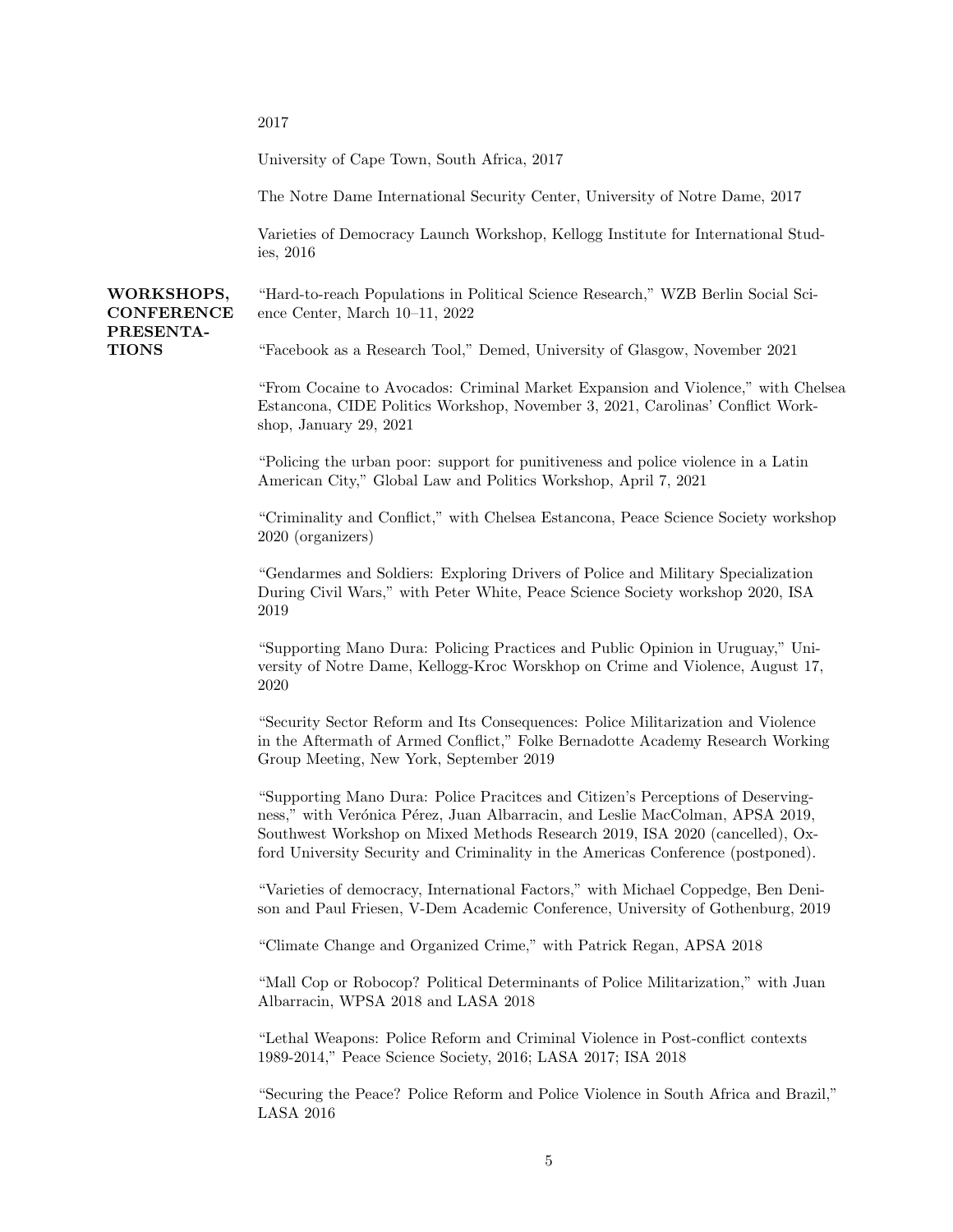|                                                                                                                                                                                                                                                                                                                                                                 | "Violent Legacies: Police Reform and Transition to Peace in South Africa," ISA, Ju-<br>nior Scholars Symposium, 2016            |                    |  |
|-----------------------------------------------------------------------------------------------------------------------------------------------------------------------------------------------------------------------------------------------------------------------------------------------------------------------------------------------------------------|---------------------------------------------------------------------------------------------------------------------------------|--------------------|--|
| "Varieties of Democratic Diffusion: Neighbors, Trade, and Alliance Networks," with<br>Michael Coppedge, Ben Denison and Staffan I. Lindberg, V-Dem Research Confer-<br>ence University of Gothenburg 2016; APSA 2015, 2016.<br>"At Home or Abroad? Explaining the Choice Between Domestic and International<br>Terrorism," ISA, Junior Scholars Symposium, 2015 |                                                                                                                                 |                    |  |
|                                                                                                                                                                                                                                                                                                                                                                 |                                                                                                                                 |                    |  |
| <b>TEACHING</b>                                                                                                                                                                                                                                                                                                                                                 | Division of International Studies, CIDE<br>Under graduate:                                                                      |                    |  |
|                                                                                                                                                                                                                                                                                                                                                                 | "Visualizing Politics"                                                                                                          | Spring 2020, 2021  |  |
|                                                                                                                                                                                                                                                                                                                                                                 | "International Security"                                                                                                        | Fall 2020, 2021    |  |
|                                                                                                                                                                                                                                                                                                                                                                 | Graduate:<br>"Crime and Violence in Mexico and Latin America"                                                                   | Spring 2020, 2021, |  |
|                                                                                                                                                                                                                                                                                                                                                                 | (short course, graduate diploma)<br>"International Organization"                                                                | Fall 2021          |  |
|                                                                                                                                                                                                                                                                                                                                                                 | (short course, graduate seminar)                                                                                                | Spring 2021        |  |
|                                                                                                                                                                                                                                                                                                                                                                 |                                                                                                                                 |                    |  |
|                                                                                                                                                                                                                                                                                                                                                                 | Department of Political Science, University of Notre Dame<br>Instructor of Record "Causes and Consequences of Terrorism"        | Fall 2016          |  |
|                                                                                                                                                                                                                                                                                                                                                                 | Teaching Assistant "Introduction to International Relations"                                                                    | Fall 2013          |  |
|                                                                                                                                                                                                                                                                                                                                                                 | Department of Political Science, Universidad de la República, Uruguay<br>Co-Instructor "Introduction to Public Policy"          | Spring 2010        |  |
| <b>ADVISING</b>                                                                                                                                                                                                                                                                                                                                                 | Division of International Studies, CIDE                                                                                         |                    |  |
|                                                                                                                                                                                                                                                                                                                                                                 | <b>Undergraduate Thesis Direction</b><br>Camila Rodriguez, "Policing Protest in Mexico"                                         | $2021 - 2022$      |  |
|                                                                                                                                                                                                                                                                                                                                                                 | Pablo Paras, "State Responses to the COVID-19 Pandemic"                                                                         | $2020 - 2021$      |  |
|                                                                                                                                                                                                                                                                                                                                                                 | Natalia Sanchez, "Municipal Police Militarization in Mexico"                                                                    | $2020 - 2021$      |  |
|                                                                                                                                                                                                                                                                                                                                                                 | Maria Fernanda Mercado, "Public Opinion and Violence in Mexico"                                                                 | 2019–2020          |  |
| <b>MEDIA</b>                                                                                                                                                                                                                                                                                                                                                    | "Colombia: Derecho a la Protesta y Violencia Policial", CIPER Académico, May 12,<br>2021                                        |                    |  |
|                                                                                                                                                                                                                                                                                                                                                                 | "Crime and Conflict: Where we are and Where we are Headed in Research", PEV-<br>CIDE, November 23, 2020, with Chelsea Estancona |                    |  |
|                                                                                                                                                                                                                                                                                                                                                                 | "¿Por qué persiste la violencia policial?", CIPER Académico, October 3, 2020                                                    |                    |  |
|                                                                                                                                                                                                                                                                                                                                                                 | "Sobre los Costos del Punitivismo", La Diaria, June 25, 2020, with Veronica Perez                                               |                    |  |
|                                                                                                                                                                                                                                                                                                                                                                 | Live Interview on Police Violence in the USA, France 24, June 16, 2020 (in Spanish)                                             |                    |  |
|                                                                                                                                                                                                                                                                                                                                                                 | "Para Vivir Sin Miedo", La Diaria, October 23, 2019, with Veronica Perez                                                        |                    |  |
|                                                                                                                                                                                                                                                                                                                                                                 |                                                                                                                                 |                    |  |

PROFESSIONAL Notre Dame Initiative for Global Development USA EXPERIENCE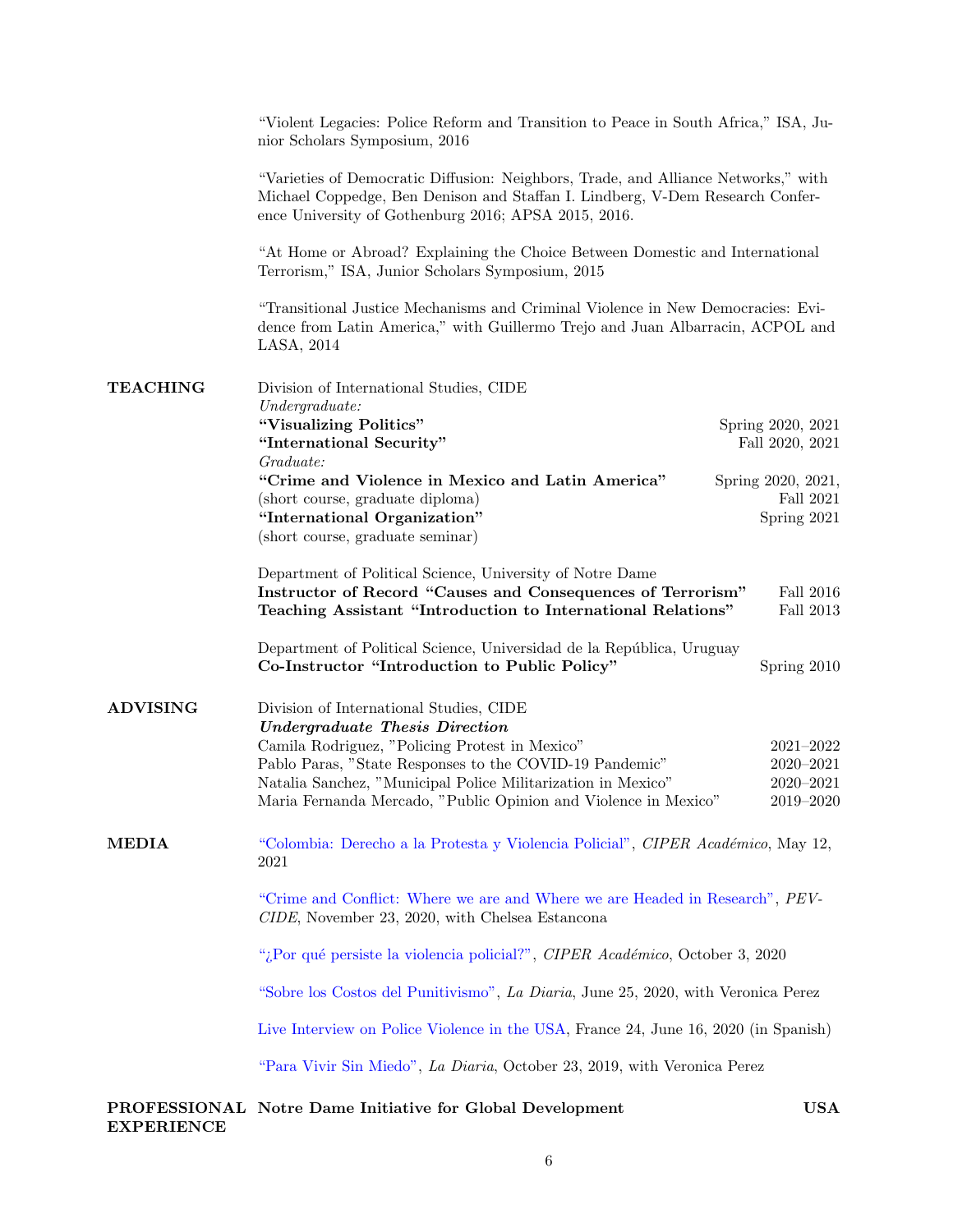|                                             | Technical Assistance, Fundación Myrna Mack, Guatemala                                                                                                                                                                                                                                                                                                                                                                                                                                                                                                                               |                                                                                                   | 2018-2019                                    |
|---------------------------------------------|-------------------------------------------------------------------------------------------------------------------------------------------------------------------------------------------------------------------------------------------------------------------------------------------------------------------------------------------------------------------------------------------------------------------------------------------------------------------------------------------------------------------------------------------------------------------------------------|---------------------------------------------------------------------------------------------------|----------------------------------------------|
|                                             | Institute for Justice and Reconciliation<br>Research Fellow, USAID<br>Research Fellow, Kroc Institute                                                                                                                                                                                                                                                                                                                                                                                                                                                                               | Cape Town, South Africa                                                                           | Fall 2015<br>Fall $2011$                     |
|                                             | United Nations Resident Coordinator's Office<br>Specialist                                                                                                                                                                                                                                                                                                                                                                                                                                                                                                                          | Montevideo, Uruguay                                                                               | $2007 - 2010$                                |
| <b>OTHER</b><br>TRAINING &<br><b>SKILLS</b> | <b>ICPSR</b> Bayesian Statistics<br>EGAP Experimental Research Training<br>ICPSR Bayesian Multi-Level Modeling<br>IQMR Summer Institute for Qualitative and Multi-Method Research<br>ICPSR Summer Program in Quantitative Methods<br>Technology: STATA, R, LaTeX, ArcGIS                                                                                                                                                                                                                                                                                                            |                                                                                                   | 2020<br>2019<br>2017<br>2015<br>$\,2013$     |
| <b>FIELDWORK</b>                            | Languages: Spanish (fluent), English (fluent), French (basic)<br>Uruguay 2019, 2021, interviews and observation<br>South Africa 2011, 2015, 2017, interviews and observation                                                                                                                                                                                                                                                                                                                                                                                                        |                                                                                                   |                                              |
| <b>SERVICE</b>                              | To the discipline:<br>Reviewer, National Academies of Science, Engineering and Medicine<br>Organizing Committee, Latin American Peace Science Annual Conference<br>Section Chair, MPSA Annual Conference<br>Organizer, Women Studying Violence Workshop<br>Search Committee Member, Keough School for Global Affairs<br>Reviewer: American Political Science Review, Comparative Political Studies, Con-<br>flict Management and Peace Science, European Journal of International Relations,<br>International Studies Quarterly, Journal of Conflict Resolution, Journal of Illicit |                                                                                                   | 2022<br>2022<br>2021<br>2018, 2019<br>2016   |
|                                             | Economies and Development, Journal of Peace Research, Journal of Politics, Latin<br>American Politics and Society, Latin American Research Review, Political Behavior,<br>Politica y Gobierno, Political Science Research and Methods, World Development,<br>FONDECYT (Chilean fund for science and technology)                                                                                                                                                                                                                                                                     |                                                                                                   |                                              |
|                                             | To the University:<br>Institutional Review Board (IRB) Member<br>Undergraduate Studies Committee<br>Library Committee<br>Undergraduate Methods Curriculum Implementation Committee                                                                                                                                                                                                                                                                                                                                                                                                  |                                                                                                   | $2020 -$<br>$2020 -$<br>$2019 -$<br>$2021 -$ |
| <b>AFFILIATIONS</b>                         | <b>PROFESSIONAL</b> Evidence in Governance and Politics (EGAP), American Political Science Associa-<br>tion, International Studies Association, Peace Science Society, Latin American Stud-<br>ies Association, Uruguayan Political Science Association                                                                                                                                                                                                                                                                                                                             |                                                                                                   |                                              |
| <b>REFERENCES</b>                           | Guillermo Trejo<br>Professor of Political Science<br>University of Notre Dame<br>gtrejo@nd.edu                                                                                                                                                                                                                                                                                                                                                                                                                                                                                      | Michael Coppedge<br>Professor of Political Science<br>University of Notre Dame<br>mcoppedg@nd.edu |                                              |